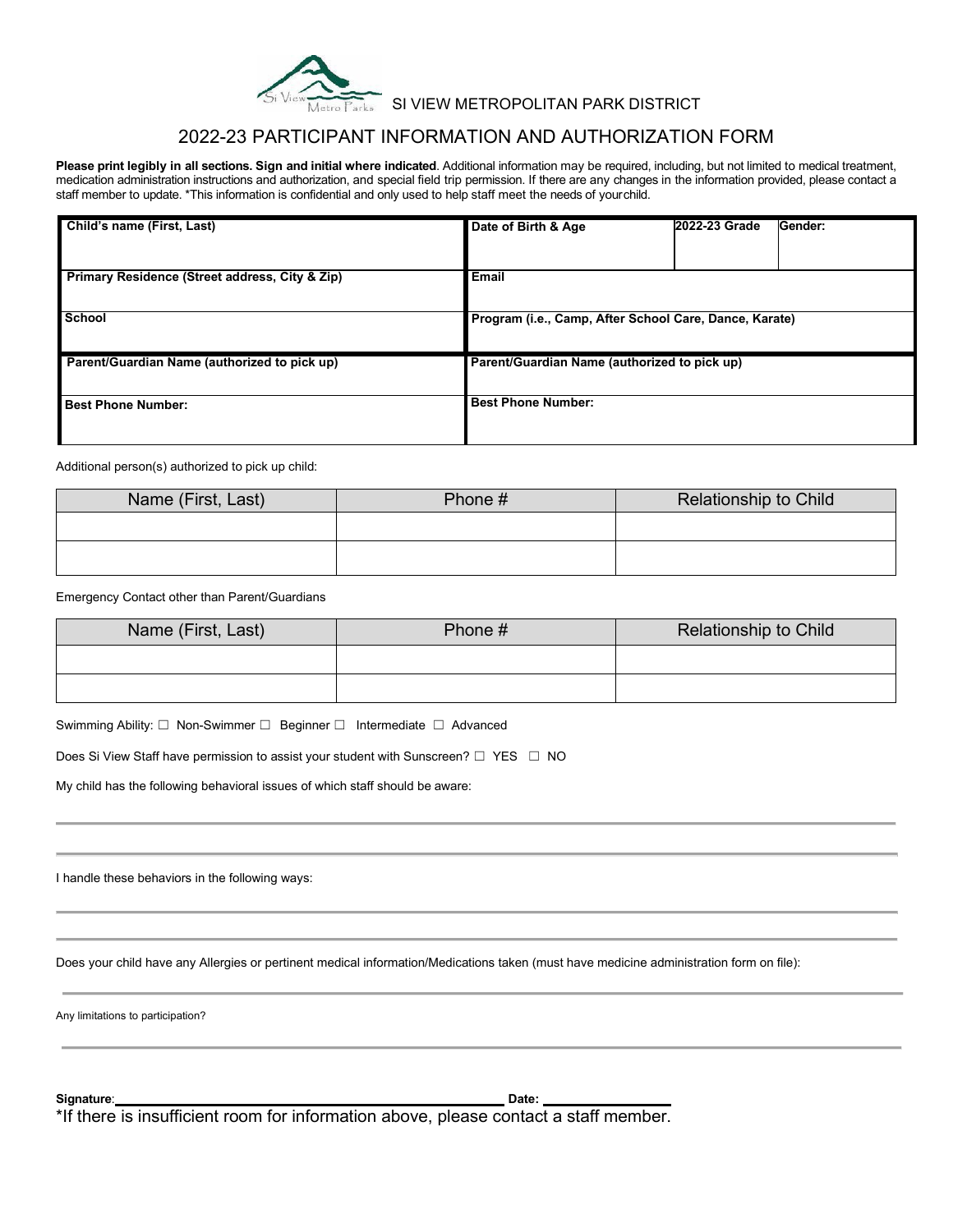*Form available in the Virtual Backpack* 



# **2022 LIABILITY RELEASE FORM**

Si View Metropolitan Park District

| Participant Name (First, Last):         | Date of Birth     |
|-----------------------------------------|-------------------|
|                                         |                   |
|                                         |                   |
| Parent/Guardian Name (for minors only): | E-mail:           |
|                                         |                   |
|                                         |                   |
| Address (Street, City & Zip)            | Best Phone Number |
|                                         |                   |
|                                         |                   |

#### **AGREEMENT, WAIVER AND RELEASE**

In consideration of being allowed to use Si View Metropolitan Park District facilities and/or to participate in District-sponsored activities, I hereby waive, release, and discharge any and all claims for damages, personal injury, illness, death or property damage which I may have, or which may hereafter accrue to me, as a result of participation in said activity. This release is intended to discharge in advance the above District (its officers, employees, and agents) from all liability arising out of or connected in any way, with my participation in said activity, even though that liability may arise out of negligence or carelessness on the part of the persons or entities mentioned above. It is understood that this activity involves an element of risk and danger of accidents and knowing those risks, I hereby assume those risks. It is further agreed that this waiver, release, and assumption of risk is to be binding on my heirs and assigns. I agree to indemnify and to hold the above persons or entities free and harmless from any loss, liability, damage, cost, or expense which they may incur as the result of my death or any injury, illness, or property damage that I may sustain while participating in said activity.

**MEDICAL TREATMENT:** I hereby give permission that I may be provided emergency treatment, to include First Aid and CPR by a qualified staff member. I also give permission that I may be transported by ambulance, treated by aid car personnel and/or transported to an emergency center for treatment. **INITIAL** 

**INSURANCE:** It is the responsibility of every individual, their parent or legal guardian to provide their own accident and health coverage while participating in all Si View Metropolitan Park District programs activities. I understand and agree that Si View Metropolitan Park district is not responsible for any charges related to emergency medical service provided as described above. **INITIAL \_\_\_\_\_\_**

**PHOTOGRAPHY:** I hereby consent to and grant the Si View Metropolitan Park District the right to use my name, voice, signature, photograph, or likeness for any lawful purpose. I understand that Si View Metropolitan Park District may, at its discretion, photograph me and/or make recordings of my voice, an/or reproduce my physical likeness as it may appear in any still camera photograph and/or motion picture film or video tape and/or recordings of my voice for use in connection with any exhibition, promotional activity, advertisement and broadcast, on television and any motion picture film or video tape. My name, voice, signature, photograph, or likeness may be used or incorporated for an unlimited period. I further understand and acknowledge that I have no right to any compensation for the use of my name, voice, signature, photograph, or likeness. **INITIAL \_\_\_\_\_\_**

**DISCRIMINATION STATEMENT** The Si View Metropolitan Park District does not discriminate based on race, creed, color, ethnicity, national origin, sex, age, marital status, or sexual orientation. **INITIAL \_\_\_\_\_\_**

This waiver will stand correct and complete until an updated waiver is signed and dated. By enrolling in reoccurring activities offered by the Si View Metropolitan Park District, I agree that the information contained on this waiver is current and correct and will represent that participant in the current activity. When this information is no longer correct, it is my responsibility to complete a new waiver with the correct information.